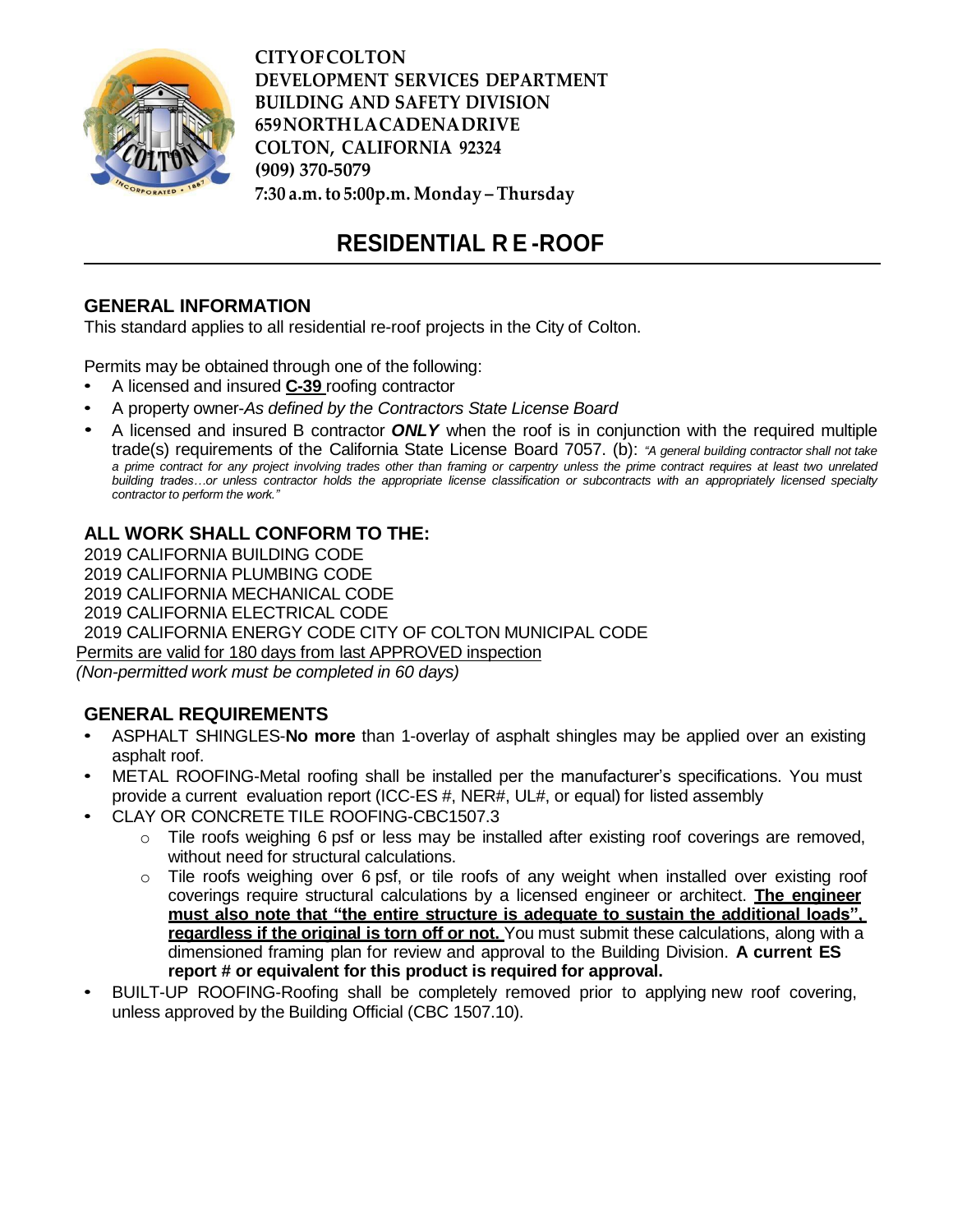## **INSTALLATION REQUIREMENTS**

- The following installations are accepted under the 2019 CBC, Chapter 15, and the 2019 CRC, Section R905. Roof slope requirements may vary for different types of roofing materials.
- Roofing materials must be installed per the manufacturer's installation instructions.
- At the time of tear-off inspection, all damaged decking and supporting members must have been replaced.
- Existing slate, clay, or cement tile shall be permitted for re-installation-although damaged, cracked or broken slate or tile shall not be reinstalled. Existing vent flashing, metal edging, drain outlets, collars and metal counter flashings shall not be reinstalled where rusted, damaged, or deteriorated. Aggregate surfacing materials shall not be reinstalled. (CRC R907.5)
- Flashings shall be reconstructed in accordance with approved manufacturer's installation constructions. Metal flashing to which bituminous materials are to be adhered shall be primed prior to installation. (CRC R907.6)
- New roof coverings shall not be installed without first removing all existing layers of roof coverings where any of the following conditions occur: (CRC R907.3)
	- $\circ$  Where the existing roof or roof covering is water soaked or has deteriorated to the point that the existing roof or roof covering is not adequate as a base for additional roofing.
	- $\circ$  Where the existing roof covering is wood shake, slate, clay, cement, or asbestos-cement tile.
	- $\circ$  Where the existing roof has two or more applications of any type of roof covering.
	- o Exceptions:
		- Complete and separate roof systems, such as standing-seam metal roof systems, that are designed to transmit the roof loads directly to the building's structural system and that do not rely on existing roofs and roof coverings for support, shall not require the removal of existing roof coverings.
		- Installation of metal panel, metal shingle, and concrete and clay tile roof coverings shall be permitted to be installed over existing wood shake roofs when the application is in accordance with section R907.4.
		- The application of a new protective coating over an existing spray polyurethane foam roofing system shall be permitted without tear-off of existing roof coverings.
	- $\circ$  Where the application of a new roof covering over wood shingle or shake roofs creates a combustible concealed space, the entire existing surface shall be covered with gypsum board, mineral fiber, glass fiber, or other approved materials securely fastened in place (CRC R907.5).

### **FLAT ROOFS**:

- In order to prevent excessive accumulation of water (ponding), the roof must be sloped to provide positive roof drainage (CRC R907.1 exc).
- When old roof membrane is removed to original deck, it is recommended (not required) that deck be sloped to  $\frac{1}{4}$  inch per foot, the roof membrane installed must be approved for a flat roof installation and roof framing shall be checked for ponding instability as per ASCE7-16.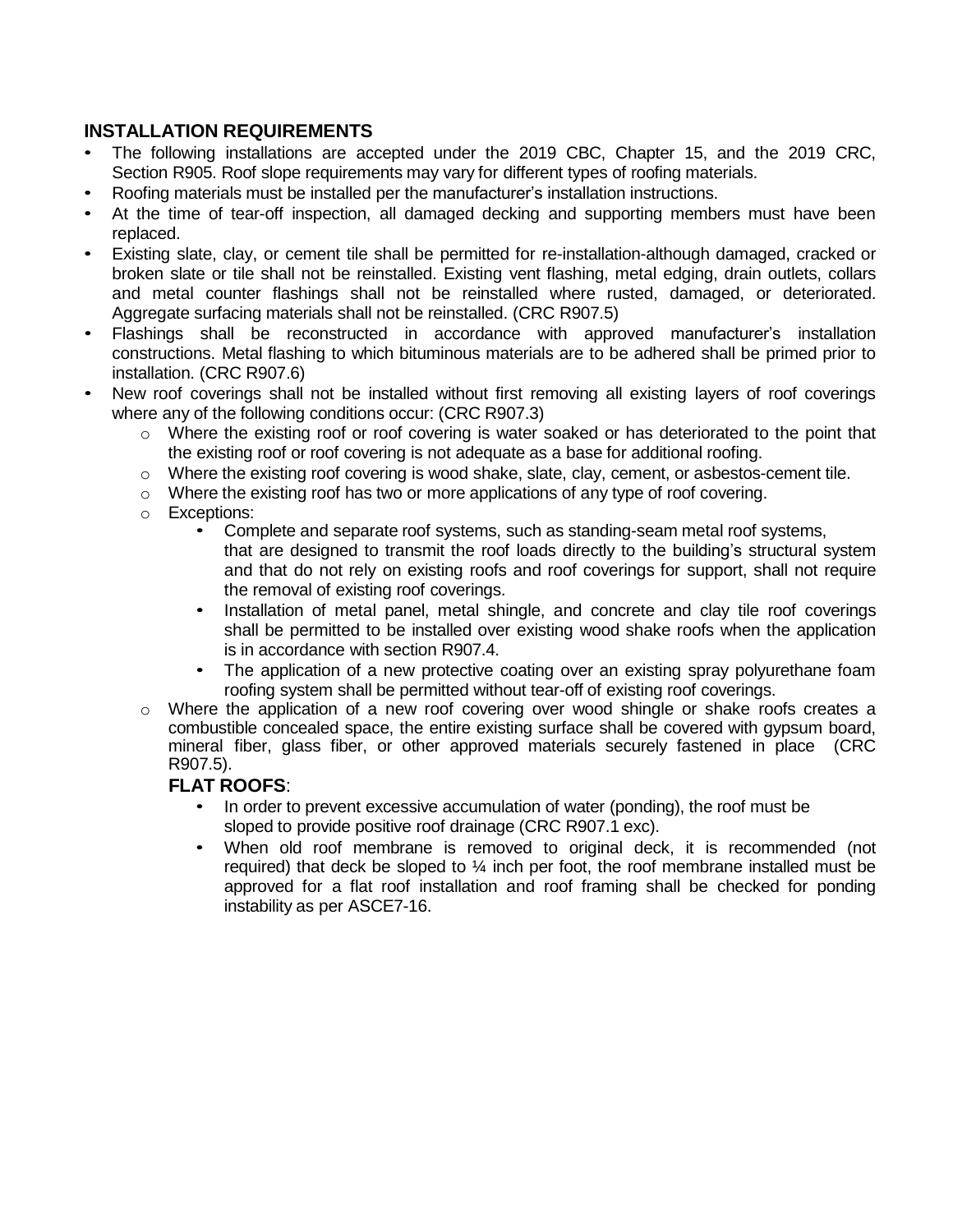## **ENERGY REQUIREMENTS**

## • **Cool Roofs:**

 $\circ$  The City of Colton is in Climate Zone 10. Replacement of a roof surface on existing residential roofs does require installation of a cool roof in Climate Zone 10. (CEES 150.1(c)2, 150.1( c)11 and Table 150.1-A.

## • **Radiant Barrier:**

- $\circ$  If the existing roof sheathing over an attic space is being replaced, a continuous Radiant Barrier is required
	- If required, the radiant barrier is to be installed below the roof deck in the attic, and on the gable ends. The most common installation method is to use roof sheathing with a barrier bonded to it by the manufacturer. The sheathing is installed with the barrier facing down towards the attic. Alternatively, a barrier material can be draped over the top of the rafters or trusses before the sheathing is installed, or can be stapled between or underneath the rafters or top chords of the trusses after the sheathing is installed. A radiant barrier shall have an emittance of 0.05 or less, tested in accordance with ASTM C1371 or ASTM E408, and shall be certified to the Department of Consumer Affairs as required by Title 24, Part 12, Chapter 12-13, Standards for Insulating Material and shall meet the installation criteria specified in the Reference Residential Appendix RA4 [CEES 110.8(j) and 150.1(c)2, & 150.1(c )11, Compliance Manual Section 3.8.2B]
- **Title 24 Energy Compliance Reports:** (If radiant barrier is required)
	- $\circ$  The following forms must be filled out and submitted with the permit application Certificate of Compliance form CF1R-ALT-01 Prescription Alterations
	- $\circ$  The following forms must be completed by the installer(s) prior to final
		- Certificate of Installation form CF-2R-ENV-04 Roofing-Radiant Barrier

### **SMOKE AND CARBON MONOXIDE ALARMS**

In single and multi-family residences (including townhomes, condominiums, and apartments), installation of smoke alarms and carbon monoxide alarms is required prior to final inspection.

## **INSPECTIONS**

- Inspection requests can be made for the following workday, Monday-Thursday, by leaving a voicemail message at 909-370-5131. You must call before 4:30pm the day before, to receive an inspection the following day. You will need to know the Building permit number, property address, and type of inspection to be requested.
- The City of Colton Building inspectors are required to perform the inspections listed below on all reroof work:
	- 1. **Pre-roof (tear off) Inspection:** After existing roofing is removed, but before any new material is installed.
	- 2. **Roof Nail Inspection:** After plywood (or wood) to create solid deck is installed (when applicable).
	- 3. **The City of Colton requires a roof sheathing inspection for all roofs and reroofs.**
	- 4 **Remove/Remount Solar Panels:** Additional inspection may be required if roof mounted PV panels are present.